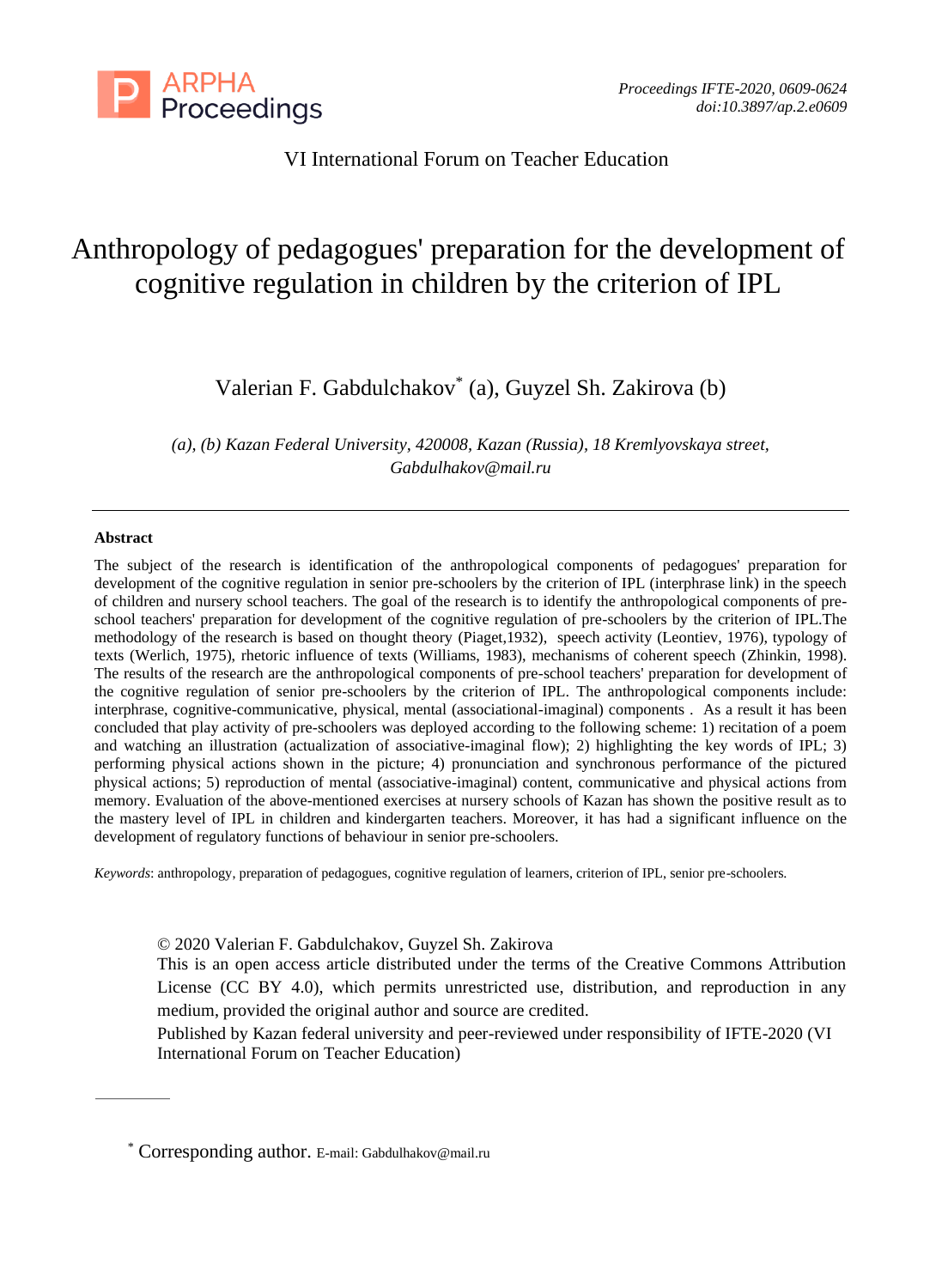## **Introduction**

Preparation of pedagogues of pre-school institutions for the development of cognitive regulation in senior pre-schoolers is one of the essential problems of theory and methodology of vocational education and anthropology of pedagogues' preparation for the development of cognitive regulation in pre-schoolers. Presently scholars actively examine «hot» и «cold» regulatory functions of children's behaviour. (Gray, 1994; Gerstadt, Hong, & Diamond, 1994; Gioia, Isquith, & Guy, 2001; Savina, 2015; Veraksa & Dyachenko, 2015).

However, the cognitive significance of verbal expression of a certain meaning by senior pre-schoolers and methodological ways of organization of their mental activity leading to correct or incorrect interpretation of the meaning are neglected.

Pre-school teachers are often not able to explain the reasons for children's incomprehension of an utterance or erraneous phrasing, and are not able to organize work on the construction of the correct interphrase link (IPL) in speech. It is most obviously expressed in incorrect IPL in the speech of children and pedagogues themselves. This results in non-observance of regulatory functions of senior pre-schoolers.

So far current university syllabuses and academic programmes do not provide for the list of professional competences necessary for organization of work on development of cognitive abilities in children at preschool institutions. The work is related to correct phrasing as well as organizing the mental activity of adequate interpretation of an utterance or speech behaviour.

The analysis of pre-school education practice shows that mistakes related to phrasing, and interpretation of a meaning lead to incorrect mental activity, disorientation of «hot» и «cold» regularatory functions of behaviour.

## **Literature Review**

Anthropology of pedagogues' preparation for the development of cognitive regulation in senior preschoolers cannot be revealed without referring to psychological, linguistic, psycho-linguistic, methodological research.

In psychological studies, the problems of cognitive regulation, coordination of "hot" and "cold" regulatory functions of behavior are widely reflected (Bower, 1981; Endler & Parker, 1994; Kochanska, 1996; Kochanska, Murray & Coy, 1997; Kagan, Snidman & Arcus , 1998; Kochanska, Murray & Harlan, 2000; Rothbart, Ahadi, Hershey, & Fisher, 2001; Kochanska, Coy & Murray, 2001; Jones, Rothbart & Posner,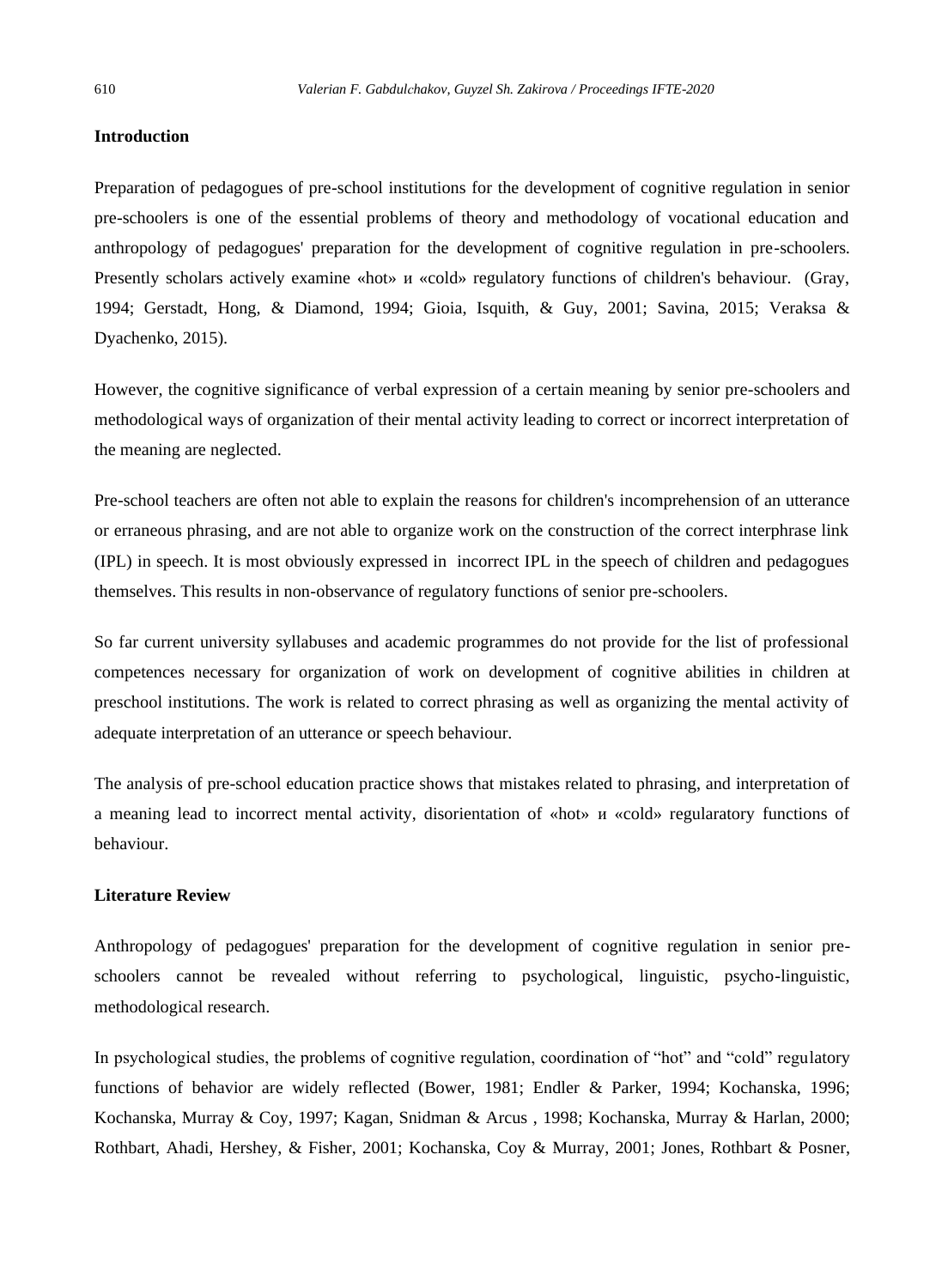2003; Khomskaya, 2002; Yusupov, 2009; Pisareva & Gritsenko, 2011). Studies have shown that the cognitive regulation of senior pre-schoolers should be supported by physical exercise.

In psycholinguistics (Piaget, 1932; Nosenko, 1975; Novikov, 1983; Petrenko, 1997), the special role of the IPL in the processes of understanding, memorizing, reproducing, communicative behavior, in the processes of cognitive regulation of behavior has long been substantiated. However, mental (associational-imaginal) characteristics of integration of children's cognitive and physical activity remain undeveloped.

The IPL theory and practice in modern linguistics and psycho-linguistics is widely covered (Sevbo, 1969; Halliday & Hasan, 1976; Dijk, 1980; Halperin, 1981; Dridze, 1984; Vater, 2001; Filippov, 2007; Novikov, 2007; Chernyavskaya, 2009), in the methodology of speech development (Kapinos, 1994; Sidorova & Savelyev, 2002; Mikhalskaya, 1996; Lvov, 2000). In pre-school educational practice, the data of text linguistics and psycholinguistics are used only partially (Halliday, 1974; Cannella, 2005; Grawley & Eacott, 2006; Gabdulchakov, 2011; Gabdulchakov, 2014).

An analysis of these studies shows that IPL is the most important characteristic of text integrity, coherent speech, and effective communication. Identification of IPL allows to understand the text, comprehend its content, correctly interpret it or retell. However, in the practice of pre-school education, the IPL is practically not used either in the process of forming representations (artistic-aesthetic, mathematical, environmental, moral), or in the process of developing children's speech.

The use of IPL in the teacher's speech allows to make speech coherent, understandable, communicatively oriented. Such a speech is an important condition for effective communication with children.

The use of IPL in the speech of children of pre-school age allows them to streamline their mental activity, coordinate the "hot" and "cold" regulatory functions of behavior.

However, if the speech of kindergarten teachers is not a role model, then the speech of children develops as incoherent and not entirely understandable. Such speech can develop along the lines of sound culture, enrichment of vocabulary, grammatical structure, etc., but at the same time remain incoherent and negatively affect the cognitive regulation of behavior.

When preparing teachers for the use of IPL in pre-school educational practice, it is necessary to take into account that IPL is generally distinguished by the presence of: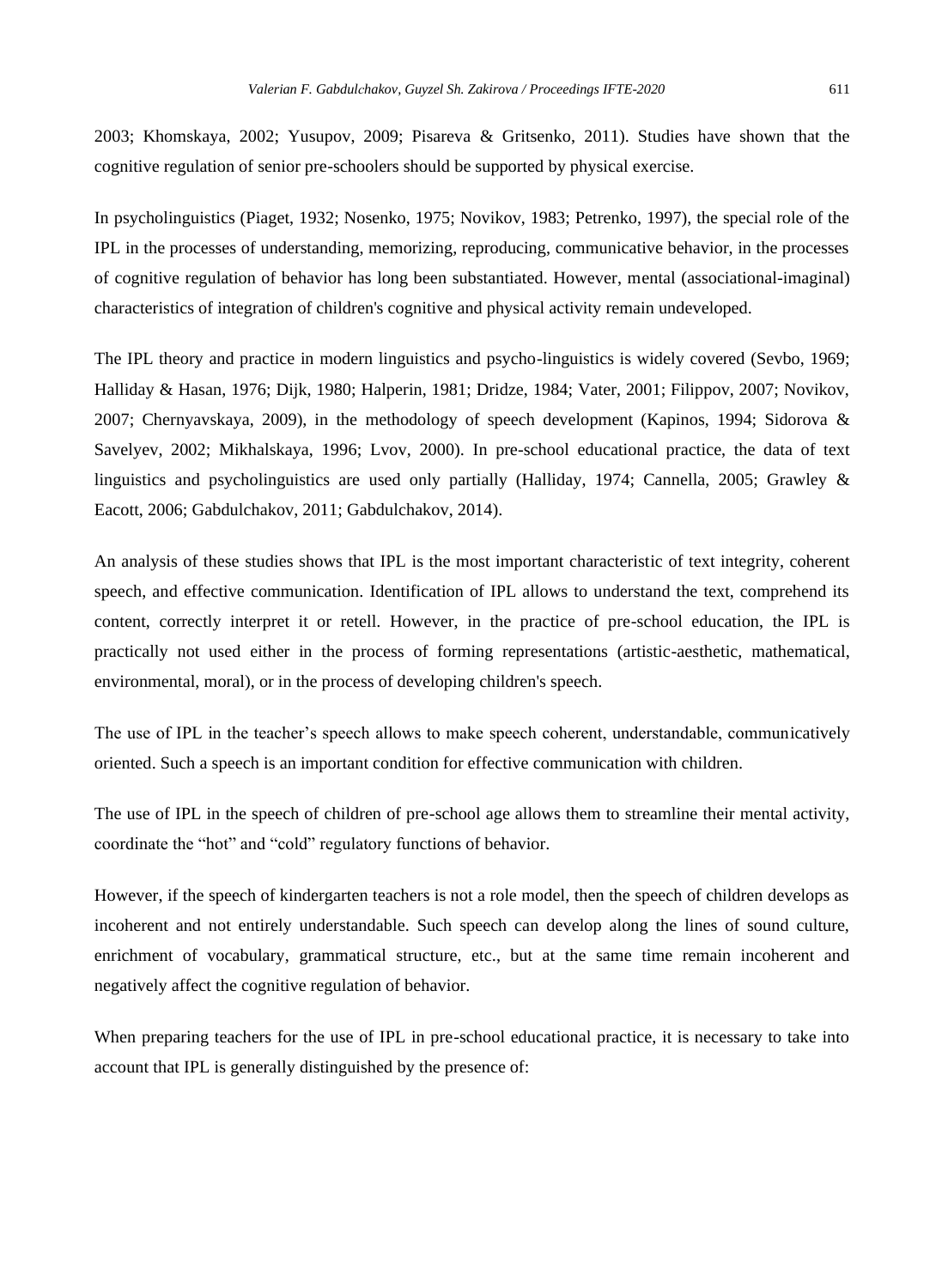- lexical repetition (repetition of words);

- chain, parallel or mixed communication;

- key (semantic) clue.

The lexical repetition consists in repeating the same words (usually nouns or root words). A variety of lexical repetition can be expressed in the use of pronominal or synonymous substitutions.

The chain connection can be seen in the successive engagement (with the help of lexical repetition) of sentences for each other.

Parallel communication more often occurs if the first sentence contains an adverbial word (answering questions like "where? when?"), and all the other sentences adjoin the organizing center of the first sentence, organizing a parallel connection.

Complex non-union constructions (with a cause or result relationship) can act as the organizing center. As all the other sentences are also without conjunction, they fulfill the function of syntactic parallelism in the text.

As a center for parallel communication, simple narrative sentences or exclamatory sentences consisting of one word can also be used (Winter!).

Mixed communication involves a combination of serial and parallel communication in speech

The key (semantic) clue is expressed in the fact that not all the words are repeated in IPL, but key words that perform a special semantic load. These words play an important role in revealing the topic and the main idea.

An analysis of the literature shows that when preparing teachers for work with the IPL, it is important to show not only the characteristics of coherent speech, but also the methods of their use in working with senior pre-school children.

A study of the literature also convinces us that in psychology, psycholinguistics, and the methodology for the development of speech, the questions of integrating the methods of analyzing the IPL with the cognitive, communicative, mental, physical activity of senior preschool children remain unexplored.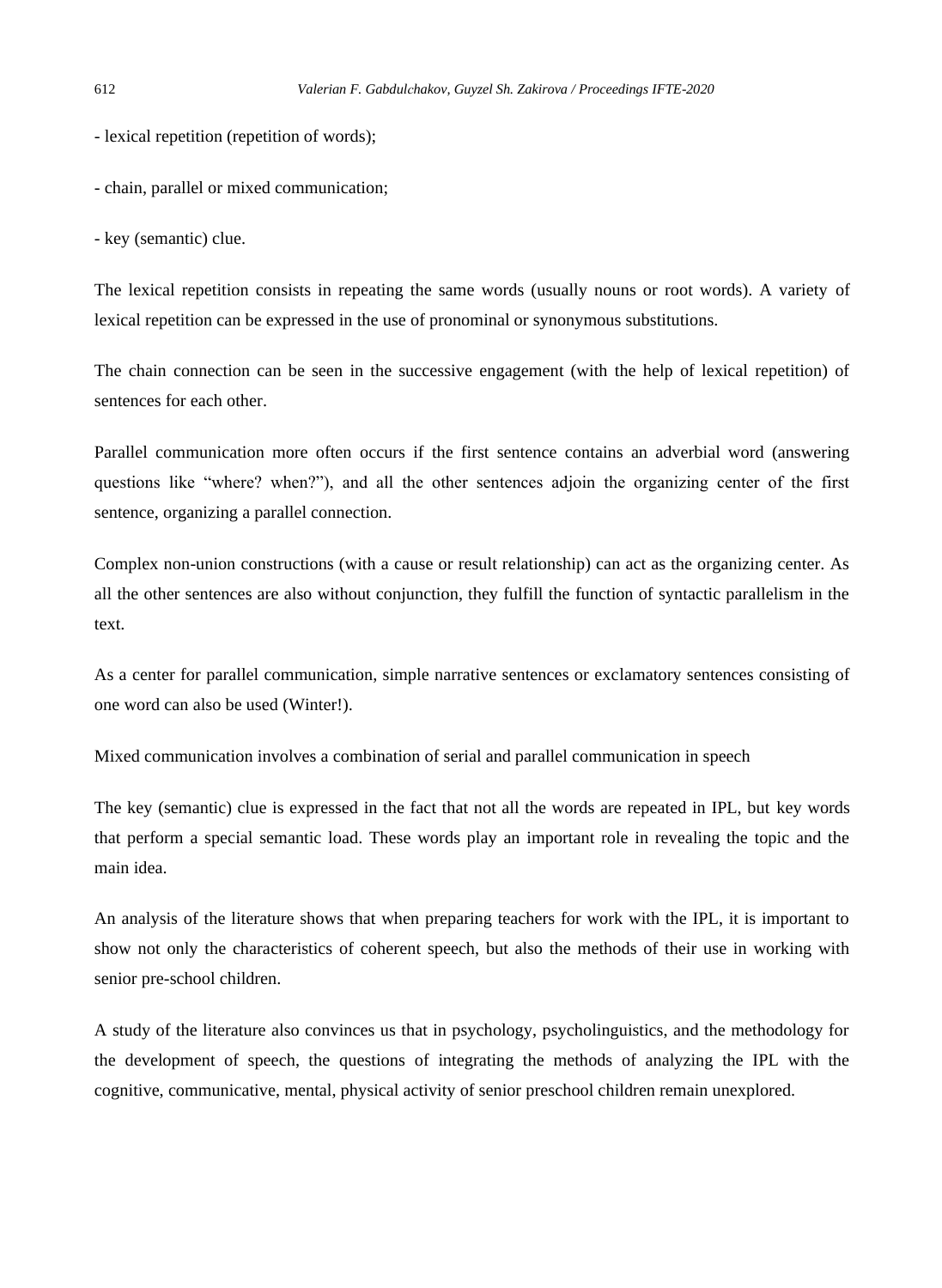## Problem Statement

The subject of the research is identification of the anthropological components of pedagogues' preparation for development of the cognitive regulation in senior pre-schoolers by the criterion of IPL.

## *Hypothesis Statement*

We suggested that the integration of the communicative, physical, cognitive, mental aspects of children's game activity will help increase the level of IPL skills in both children and kindergarten teachers. This level will ensure the successful development of cognitive regulation of behavior in senior pre-schoolers.

## *Task Statement*

Highlight the characteristic components of the anthropology of preparing future teachers for the development of cognitive regulation of senior pre-school children according to the IPL criterion.

## *Research Questions:*

How to integrate the methods of analysis of IPL with the cognitive activity of senior preschoolers?

How to conduct a pedagogical experiment to test the methods of analysis of the IPL (in the classroom at the university or during teaching practice in kindergartens)?

What components underlie the anthropology of preparing future teachers for the development of cognitive regulation of pre-school children according to the IPL criterion?

## The goal of the research

The goal of the research is to identify the anthropological components of pre-school teachers' preparation for development of the cognitive regulation of pre-schoolers by the criterion of IPL.

#### **Methodology**

The methodology of the research is based on thought theory (Piaget,1932), speech activity (Leontiev, 1976), typology of texts (Werlich, 1975), rhetoric influence of texts (Williams, 1983), mechanisms of coherent speech (Zhinkin, 1998).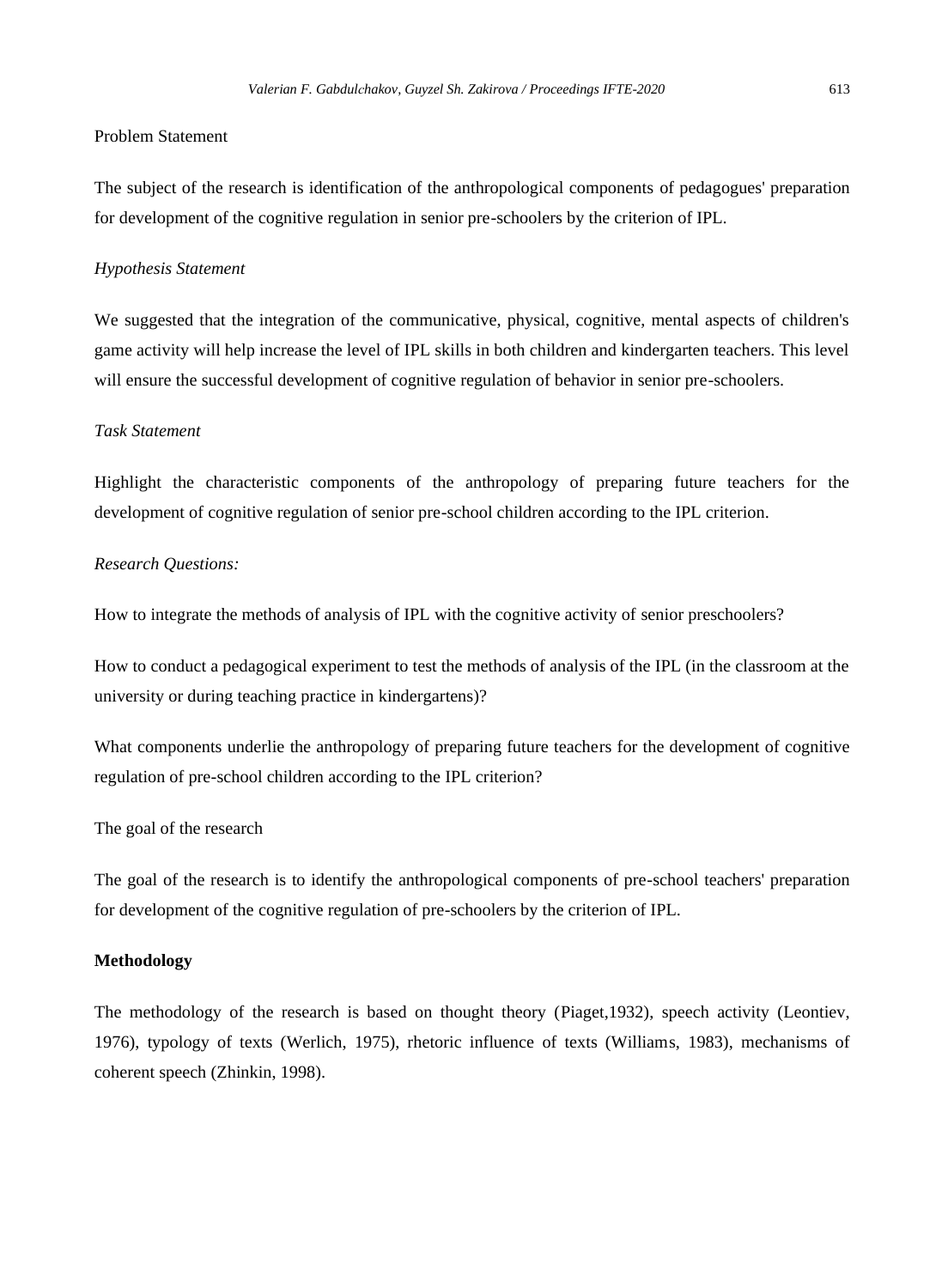Research methods: psycholinguistic methods of text analysis, methods of pedagogical interpretation of linguistic data, pedagogical experiment, methods of mathematical processing of research results.

Experimental base: kindergartens of Kazan - No. 88, No. 408, No. 387, No. 143 (Republic of Tatarstan).

## **Results**

The diagnostics of the level of IPL mastery in children and kindergarten teachers has been performed with the aim of identifying the level of realization of anthropological components in 2019-2020. The sample constituted 244 senior pre-schoolers and 23 kindergarten teachers. Three levels of IPL mastery have been determined: the first level (High) – faultless construction of IPL in speech; the second level (Intermediate) – one mistake in the construction of IPL; the third level (Low) – two and more mistakes in the construction of IPL. For the purpose of diagnostics utterances made by the children and teachers in the process of 5-7 minute spontaneous communication has been employed.

The results are presented in Table 1.

Table 1*.* Diagnostic results IPL in the speech of children and kindergarten teachers before the pedagogical experiment (in%)

| <b>Examined category</b>     | <b>High level</b> | Intermediate level | <b>Low level</b> |
|------------------------------|-------------------|--------------------|------------------|
| <b>Children</b>              | 12                | 47                 | 31               |
|                              |                   |                    |                  |
| <b>Kindergarten teachers</b> | 34                | 37                 | 29               |
|                              |                   |                    |                  |

As we can see, neither children, nor their kindergarten teachers show high indicators in the level of ownership of the IPL: both children and teachers have an average level. This suggests that the speech of kindergarten teachers is not always a role model.

A two-day training workshop with kindergarten teachers was held.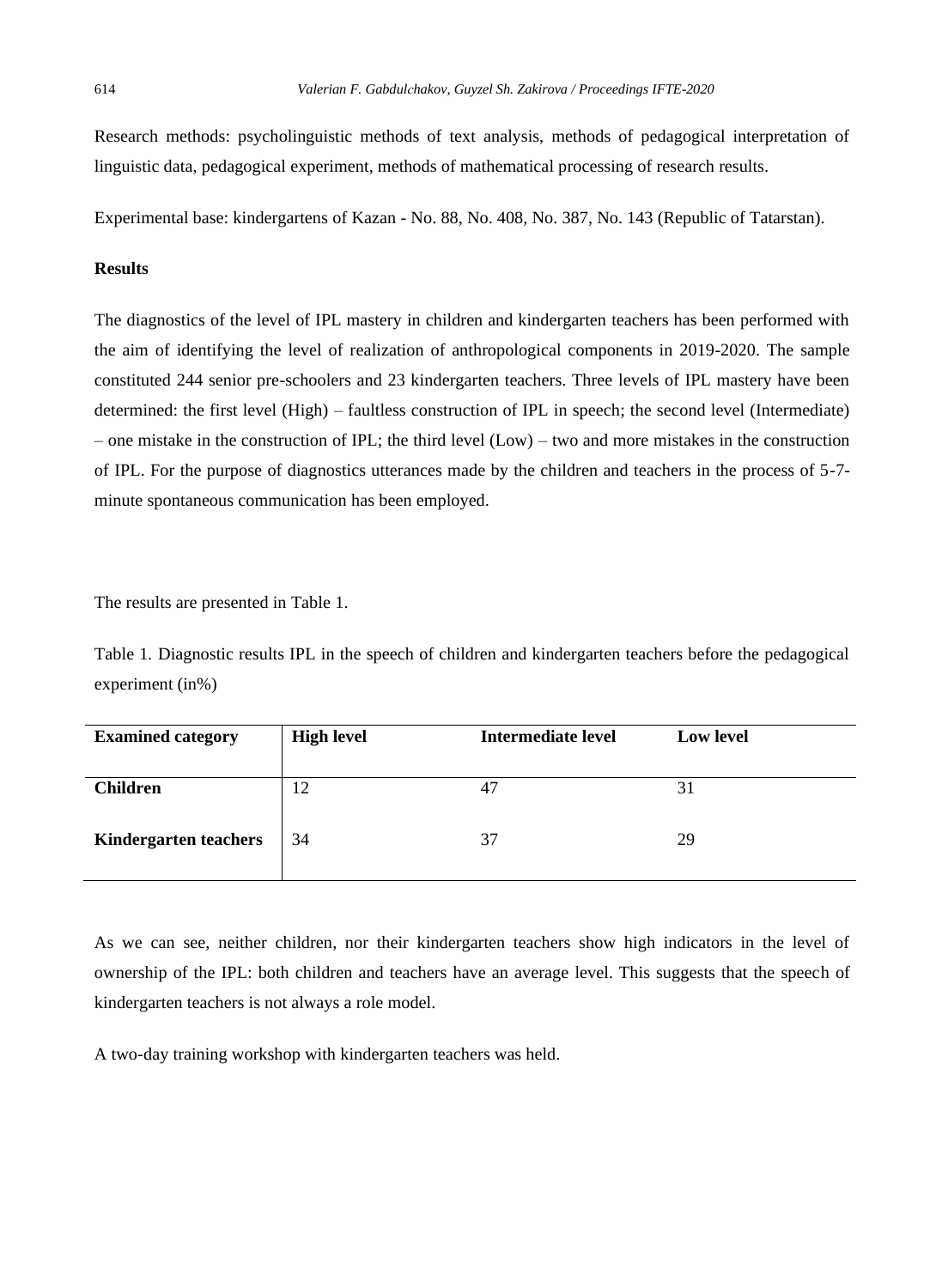To conduct a pedagogical experiment, we used poems with a pronounced IPL, vivid illustrations for each action associated with a keyword (causing a mental - artistic - image), physical exercises synchronized with the rhythm of the poem.

As an example, we offer the text of the poem "Hare".

The hare rushes like the wind,

The hare wants to burrow.

Then it runs, then it circles.

Poor, it's afraid of everything,

Where to hide from evil:

From the fox, from the marten,

From the eaglet and the eagle?

It's afraid of even squirrel,

Songbird, even small.

Ears are arrows, tail is a twig,

Jumped fast and kept silence.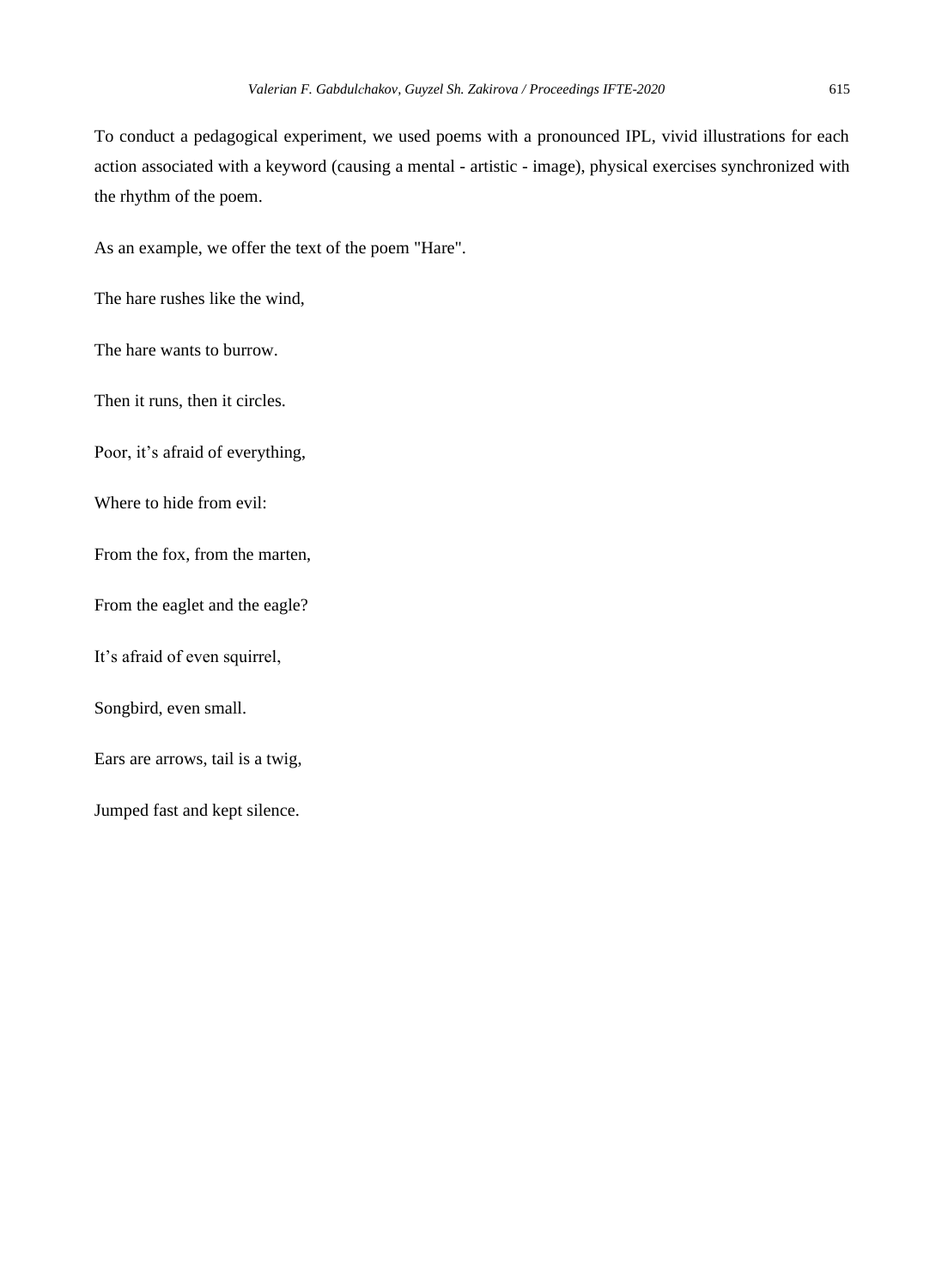In this poem, the word hare is used as the IPL: in the first sentence, the word hare, in the second sentence it, in the third sentence it, in the fourth sentence the abbreviated pronoun it (or the noun hare). The connection of sentences is chain (sequential).

According to the poem, a table was drawn up (Table 2). Game activity of children was developed according to the scheme:

1) consider the illustration (who is drawn? what is it doing?);

2) select the main (key) words (hare, it);

3) we perform the physical action shown in the illustration;

4) we do as drawn, and repeat the poetic line at the same time as the physical action.

Then the poem is read without questions and comments synchronously with physical actions 2-3 times step by step.

The next day, the skills of reproducing the text and physical actions from the memory are carried out according to the presented illustrations.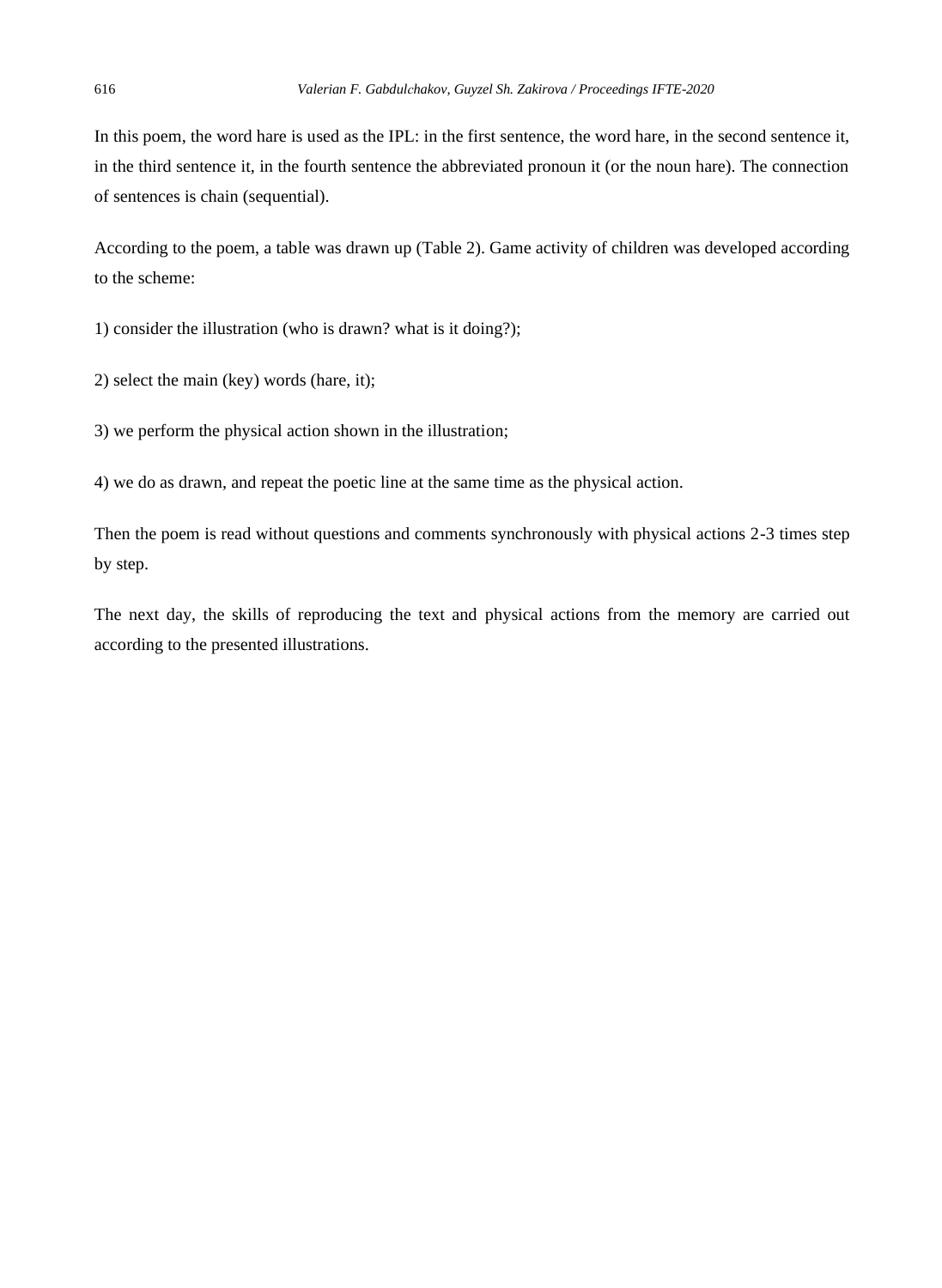| Table 2. Implementation of anthropological components in the process of educational activities |  |  |
|------------------------------------------------------------------------------------------------|--|--|
|                                                                                                |  |  |

| Anthropological components                  |                                   |                                |                             |
|---------------------------------------------|-----------------------------------|--------------------------------|-----------------------------|
| <b>Mental</b><br>(associative-<br>imaginal) | Interphase                        | Physical                       | Cognitive-<br>communicative |
|                                             | The hare rushes like<br>the wind, | imitate running on<br>the spot |                             |
|                                             | The hare wants to<br>burrow.      | cover your face with<br>palms  |                             |
|                                             | Then it runs, then it<br>circles. | running on the spot            |                             |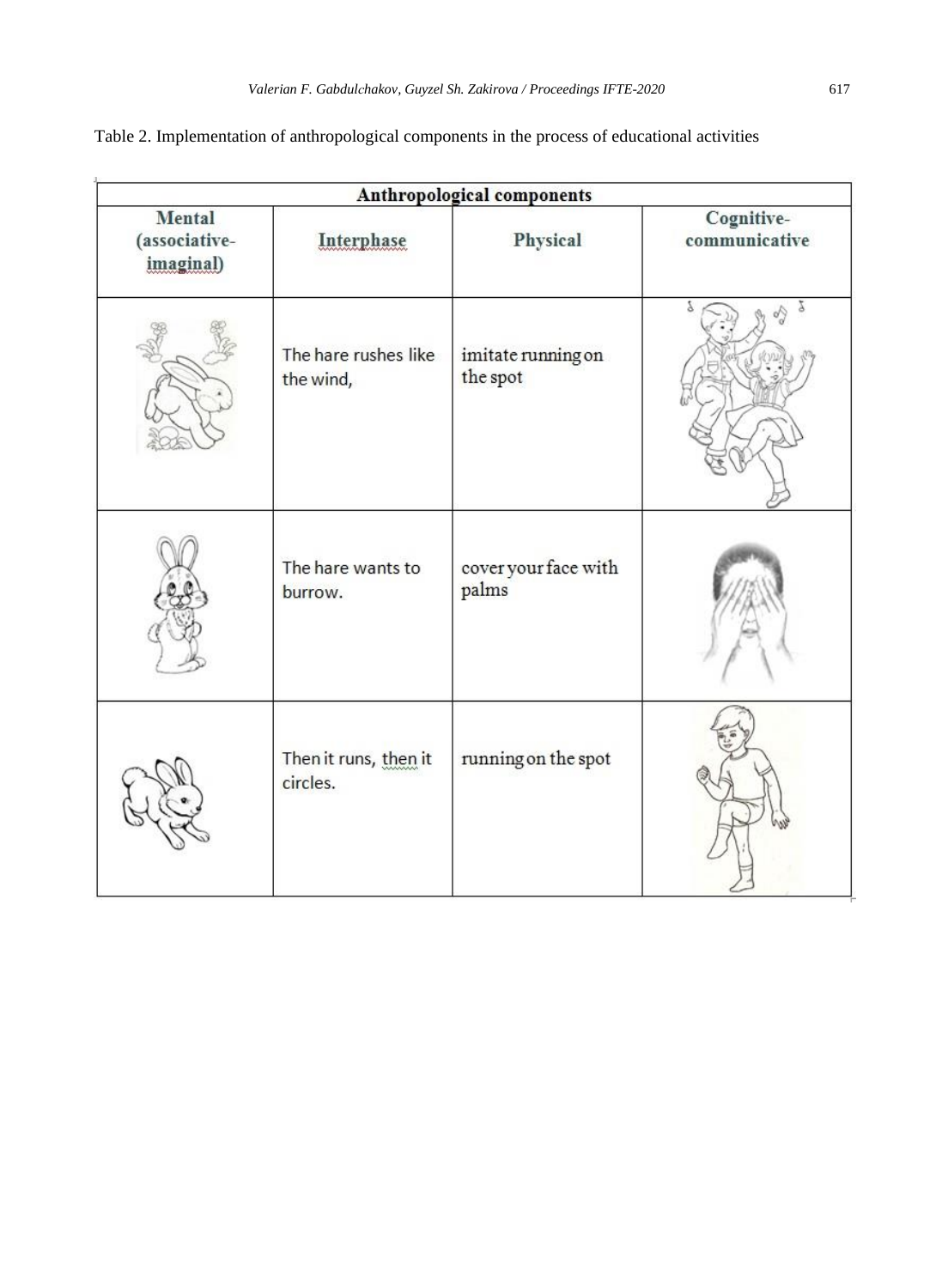|        | Poor, it's afraid of<br>everything,<br>Where to hide from<br>evil:     | hands with a boat<br>in the face                                                        |  |
|--------|------------------------------------------------------------------------|-----------------------------------------------------------------------------------------|--|
|        | From the fox, from<br>the marten,                                      | turns left and right,<br>imitating the tail<br>of the fox and the tail<br>of the marten |  |
|        | From the eaglet and<br>the eagle?                                      | showing the wings<br>of an eagle, arms wide<br>apart                                    |  |
|        | It's afraid of even<br>squirrel,                                       | showing the ears<br>of the squirrel                                                     |  |
| answer | Songbird, even<br>small.                                               | showing the beak<br>of birds with clasped<br>fingers                                    |  |
|        | Ears are arrows, tail<br>is a twig,<br>Jumped fast and<br>kept silence | showing hare ears,<br>arms extended up                                                  |  |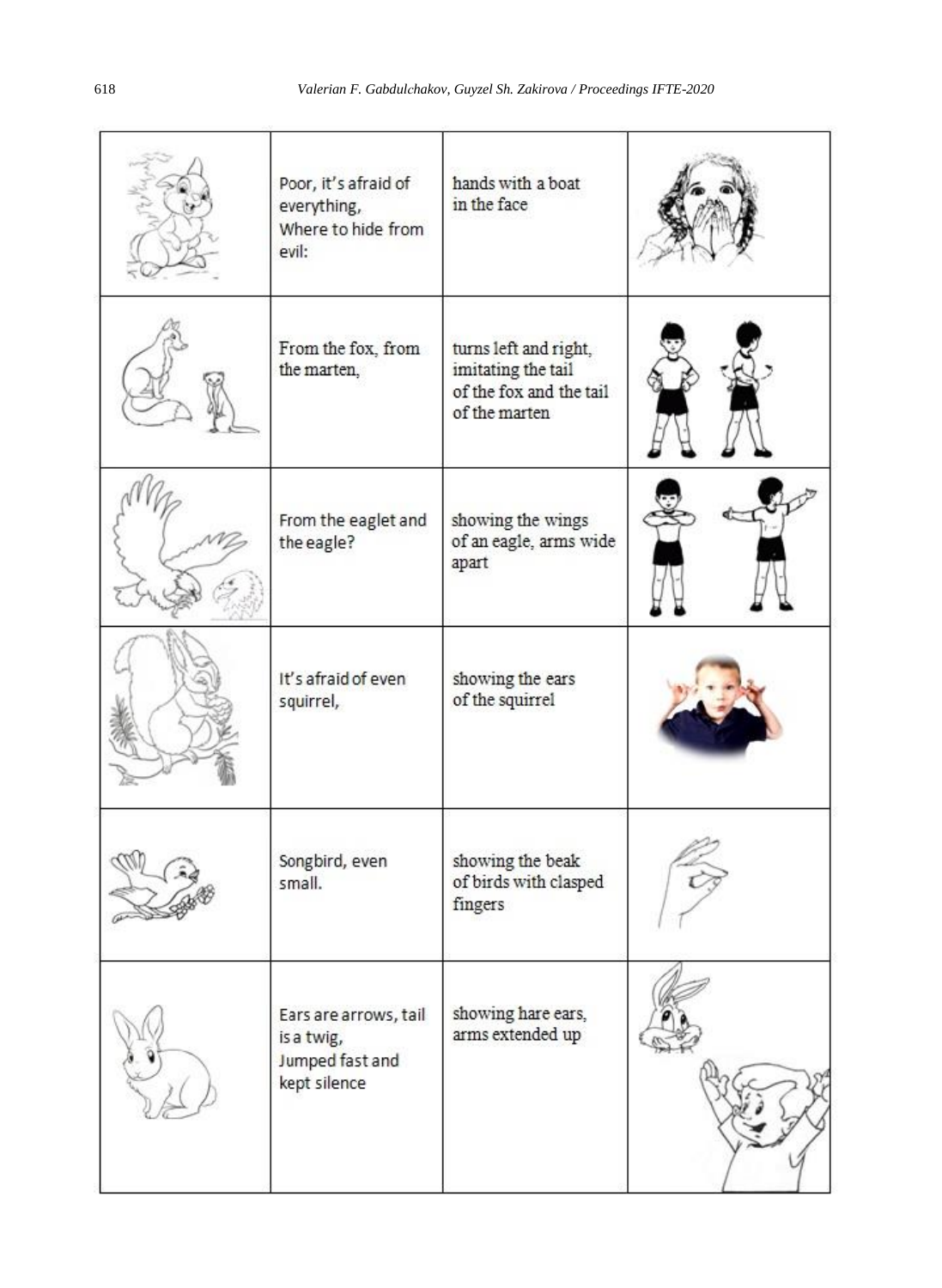Those exercises were carried out for 3 months.

Based on the results of the pedagogical experiment, a re-diagnostics of the level of the IPL by children and kindergarten teachers was carried out.

The results are presented in Table 3.

Table 3. The results of the diagnostics of IPL in the speech of children and kindergarten teachers

before the pedagogical experiment (in%)

| <b>Examined category</b>     | <b>High level</b> | Intermediate level | <b>Low level</b> |
|------------------------------|-------------------|--------------------|------------------|
| <b>Children</b>              | 64                | 28                 | 8                |
| <b>Kindergarten teachers</b> | 75                | 23                 |                  |

As you can see, the results have changed significantly in a positive direction in both children and kindergarten teachers.

Chart 1 (see chart 1) shows that after the pedagogical experiment, the average and high levels of mastery of IPL have changed significantly: high from 12% (in children) and 34% (kindergarten teachers) increased to 64% (in children) and 75% (kindergarten teachers).

At the same time, the average level of mastery of IPL has significantly decreased: from 47% (for children) and 37% (for kindergarten teachers) to 28% (for children) and 23% (for kindergarten teachers).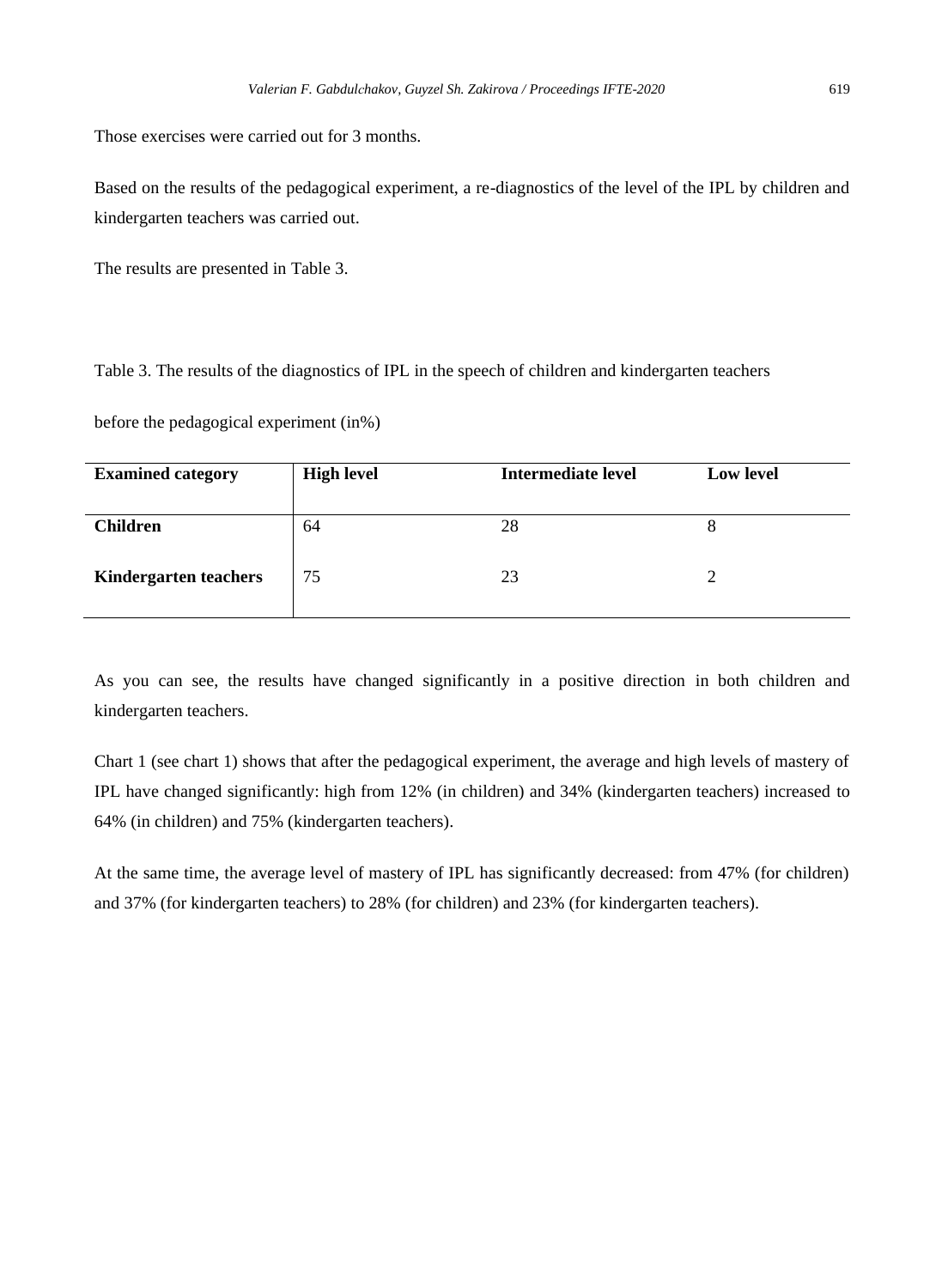



Positive results of the experiment indicate that the reserves of IPL in the communicative, cognitive and physical activities of pre-school children have not yet been fully used.

## **Discussion**

IPL as a criterion for the diagnosis of coherent speech and the effectiveness of the development of cognitive regulation of behavior through physical exercises cannot be recognized as the only and universal one.

Additional research is needed into the arsenal of means for developing cognitive regulation of behavior used by kindergarten teachers of pre-school institutions for the development of cognitive, intellectual, mental, physical health-improving and other activities of senior pre-school children.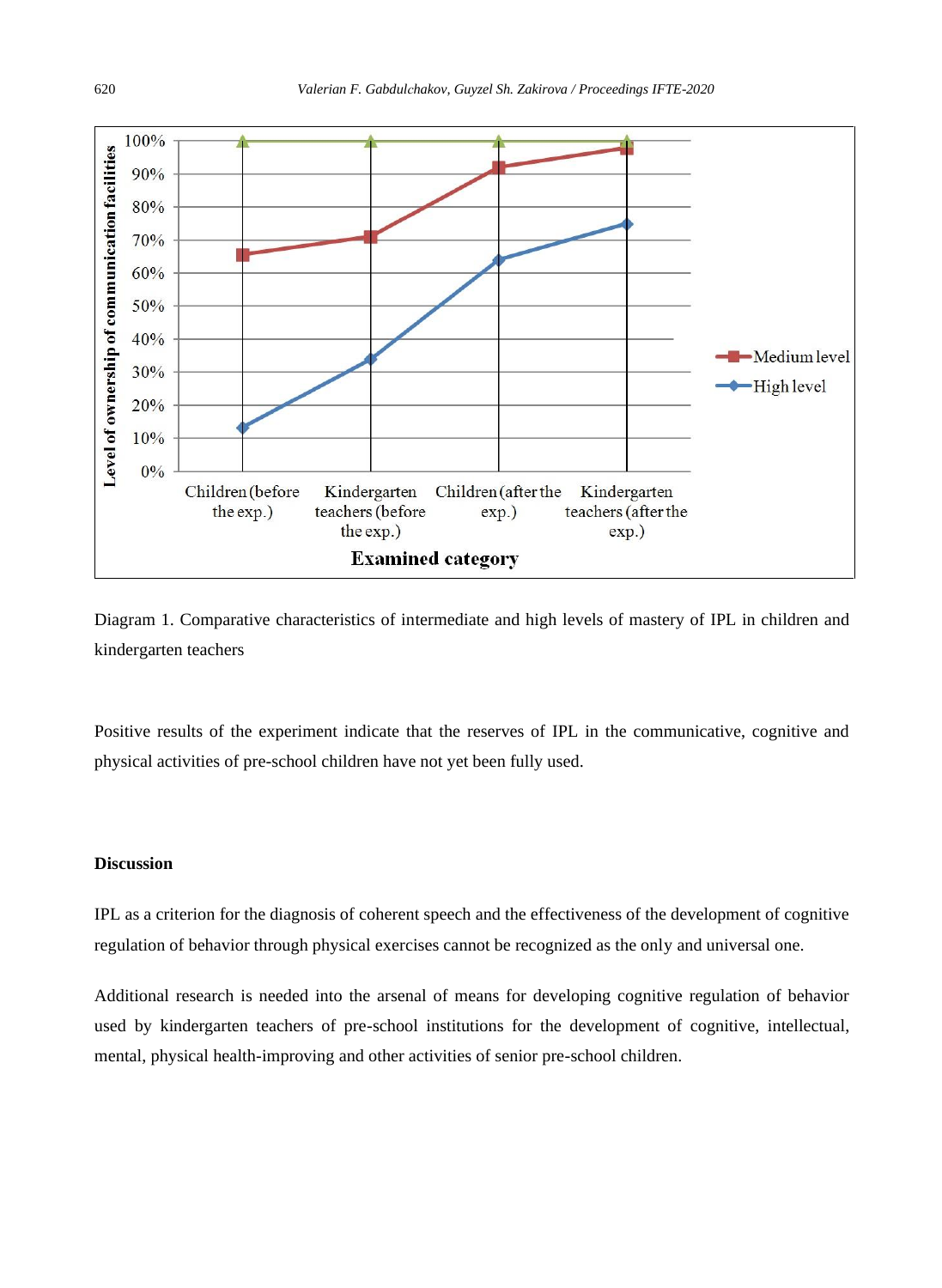#### **Conclusion**

As a result it has been concluded that play activity of pre-schoolers was deployed according to the following scheme: 1) recitation of a poem and watching an illustration (actualization of associativeimaginal flow); 2) highlighting the key words of IPL; 3) performing physical actions shown in the picture; 4) pronunciation and synchronous performance of the pictured physical actions; 5) reproduction of mental (associative-imaginal) content, communicative and physical actions from memory. Evaluation of the above-mentioned exercises at kindergartens of Kazan has shown the positive result as to the mastery level of IPL in children and teachers. Moreover, it has had a significant influence on the development of regulatory functions of behaviour in senior pre-schoolers.

#### **Acknowledgment**

The present research has been performed with financial support from the Russian Fund for Fundamental Research (RFFR) within the framework of the scientific project № 19-29-14111.

### **References**

Bower, G. H. (1981). Mood and memory. *American Psychologist*, *36,* 129-148.

- Cannella, G. S. (2005). Reconceptualizing the field (of early care and education). *Critical issues in early childhood education*, 17.
- Crawley, R. A., & Eacott, M. J. (2006). Memories of early childhood: Qualities of the experience of recollection. *Memory & cognition*, *34*(2), 287-294.
- Dijk, T. A. (1980). *Text and context: explorations in the semantics and pragmatics of discourse*. London: Longman.
- Dridze, T. M. (1984). *Text activity in the structure of social communication*. Moscow: Prosveshenie.
- Endler, N. S., Parker, J. D. (1994). Assessment of multidimensional coping: task, emotion and avoidance strategies. *Psychological Assessment*, *6,* 50-60.
- Gabdulchakov, V. F. (2011). Language education in Tatarstan's kindergartens. *International Journal of Early Years Education, 19*(2), 185-188.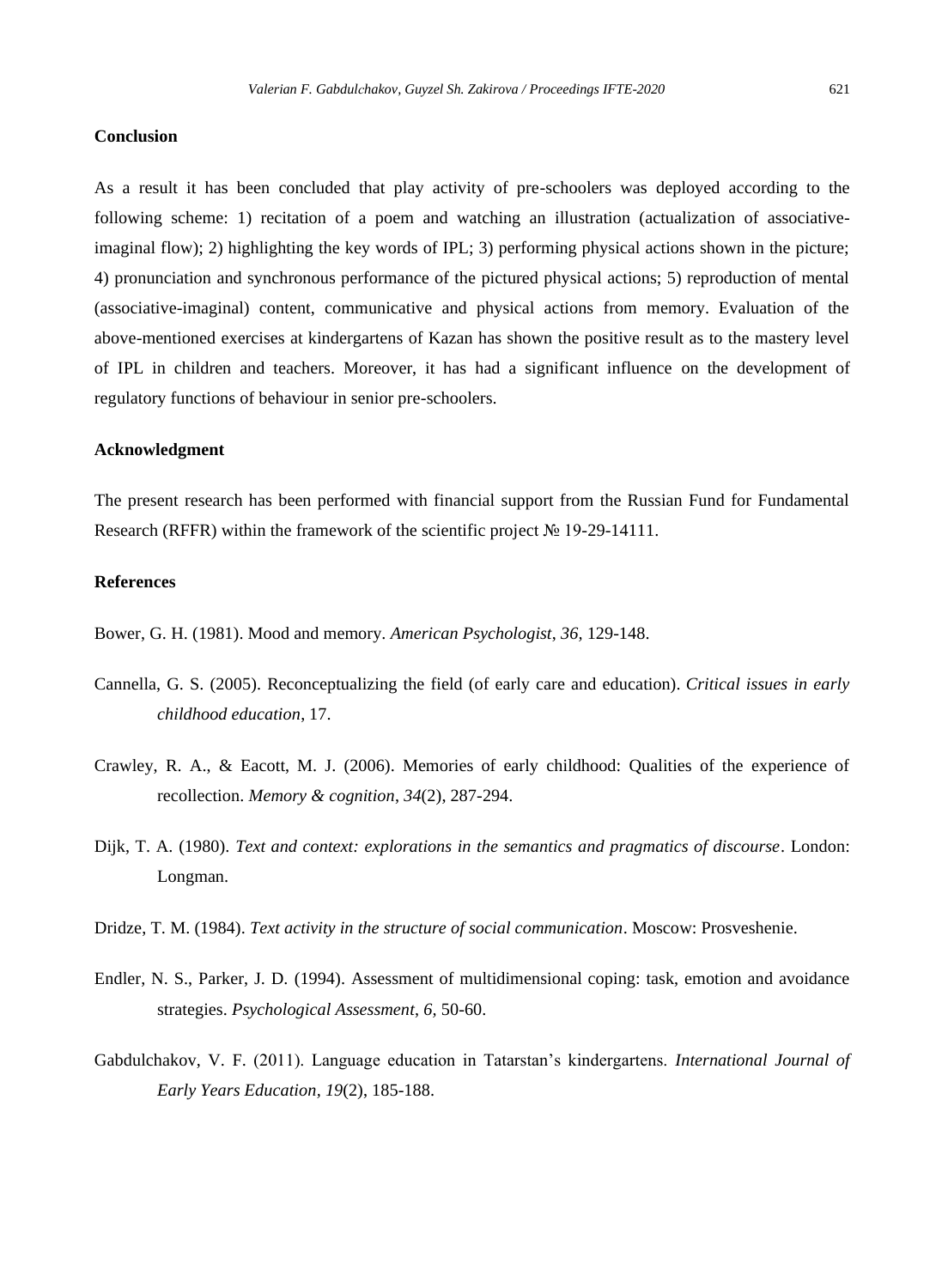- Gabdulchakov, V. F. (2014). Personification of Multicultural Education in the Universities of Russia (Analysis of Training Specialists for Kindergartens). *Procedia - Social and Behavioral Sciences*, *146*(25), 129-133.
- Gerstadt, C.L., Hong, Y.J., & Diamond, A. The relationship between cognition and action: Performance of children 3½ - 7 years old on a Stroop-like day-night test. *Cognition*, *53*(2), 129-153.
- Gioia, G. A., Isquith, P. K., & Guy, S. C. (2001). Assessment of executive function in children with neurological impairments. In *Psychological and developmental assessment*. (Eds.). R. Simeonsson, & S. Rosenthal. New York: Guilford Press.
- Gray, J. A. (1994). Three fundamental emotional systems. In *The nature of emotion: Fundamental Questions* (Eds.). P. Ekman & R. J. Davidson. New York: Oxford University Press.
- Halliday, M. A. (1974). The place of 'functional sentence perspective in the system of linguistic description. *Papers on functional sentence perspective*, 43-53.
- Jones, L., Rothbart, M. K., & Posner, M. I. (2003). Development of inhibitory control in preschool children. *Developmental Science*,6(5), 498-504.
- Kagan, J., Snidman, N., & Arcus, D. (1998). Childhood derivates of high and low reactivity in infancy*. Child Development*, 69(6), 1483-1493.
- Kapinos, V. I. (1994). *Speech development: Theory and practice of learning.* Moscow: LINKA-press.
- Khomskaya, E. D. (2002). Neuropsychology of emotions: hypotheses and facts. *Psychology Questions, 4,* 24-31.
- Kochanska, G., Coy, K. C., & Murray, K. T. (2001). The development of self-regulation in the first years of life. *Child Development*, 72(4), 1091-1111.
- Kochanska, G., Murray, K., & Coy, K. C. (1997). Inhibitory control as a contributor to conscience in childhood: From toddler to early school age. *Child Development*, *68*(2), 277-263.
- Kochanska, G., Murray, K. T., Harlan, E. T. Effortful. (2000). Control in early childhood: Continuity and change, antecedents, and implications for social development. *Developmental Psychology*, *36*(2), 220-232.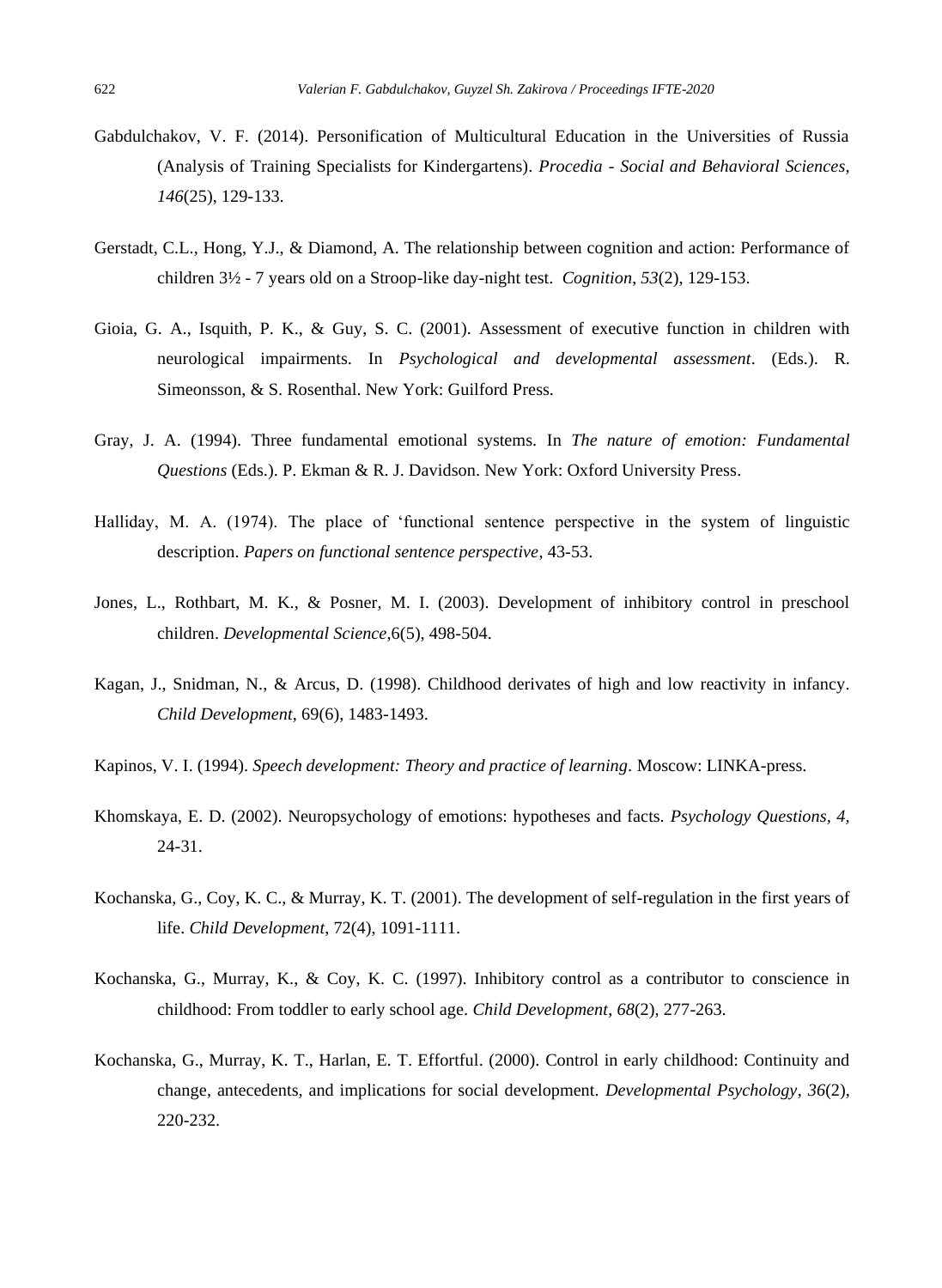- Kochanska, G. (1997). Inhibitory control in young children and its role in emerging internalization. *Child Development*,*67*(2), 490-507.
- Leontiev, A. A. (1976). Signs of coherence and integrity of the text. *Linguistics of the text, 103,* 60-70.

Lvov, M. R. (2000). *Fundamentals of speech theory.* Moscow: Academia.

- Mikhalskaya, A. K. (1996). *The basics of rhetoric: thought and word.* Moscow: Prosveshenie.
- Novikov A. I. (2007). *Text and its semantic dominants.* Moscow: Nauka.

Novikov, A. I. (1983). *Semantics of the text and its formalization.* Moscow: Nauka.

Nosenko, E. L. (1975). *Features of speech in a state of emotional tension*. Dnepropetrovsk: DGU.

Petrenko, V. F. (1997). *The basics of psychosemantics.* Smolensk: Izdaletelstvo SGU.

Piazhe, Z. H. (1932). *Child's speech and thinking.* Moscow: Pedagogika-Press.

- Pisareva, O. L., & Gricenko, A. (2001). Cognitive regulation of emotions. *The Journal of Philosophy and Social Science, 2,* 64-69.
- Rothbart, M. K., Ahadi, S. A., Hershey, K. L., & Fisher, P. (2001). Investigations of temperament at three to seven years: The Children's Behavior Questionnaire. *Child development*, *72*(5), 1394-1408.
- Savina, E. A. (2015). The problem of the development of arbitrary regulation in children. *Modern Western psychology, 4*(4), 45-54.

Sevbo, I. P. (1969). *Coherent text structure and abstracting automation.* Moscow: Nauka.

Sidorova, M. Y., & Savel'ev, V. S. (2002). *Russian language and culture of speech.* Moscow: Mysl.

- Veraksa, N. E., & D'yachenko, O. M. Ways to regulate the behavior of pre-school children. [Online article]. Retrieved from https://hr-portal.ru/article/sposoby-regulyacii-povedeniya-u-detey-doshkolnogovozrasta
- Werlich, E. (1975). Typologie der Texte. Entwurf eines textlinguistischen Modells zur Grundlegung einer Textgrammatic. Heidelberg: Egon Werlich Published.